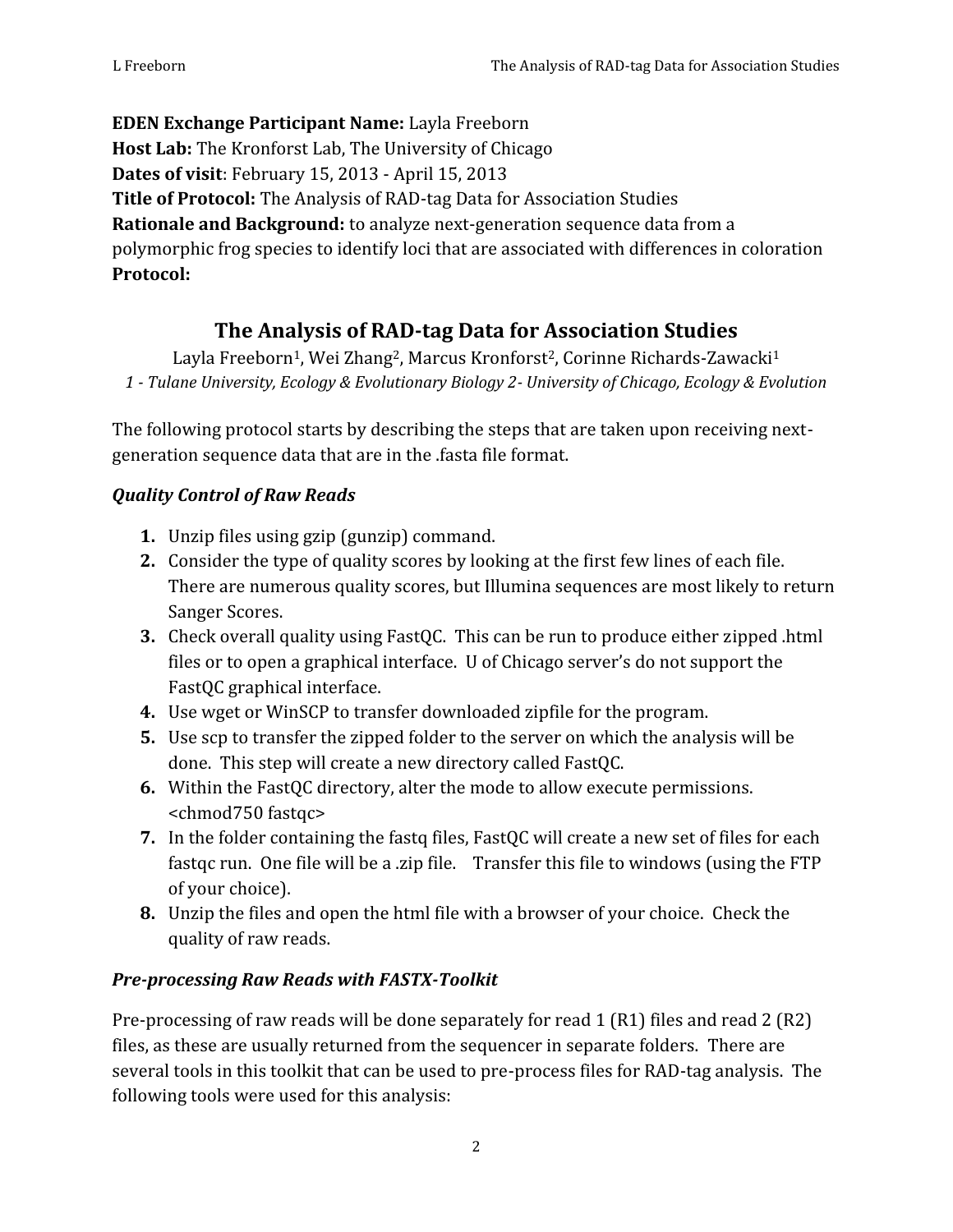- (1) FastQ/A Barcode Splitter- splits fastq files containing multiple samples
- (2) fastx trimmer- trims the barcodes and/or adapters from each sequence
- (3) fastq quality trimmer- filters out those sequences with reads below a specified quality

The FASTX website has a "command-line usage" section for all the available tools.

- 1. Download FASTX. It is available as a pre-compiled binary or can be compiled from the source.
- 2. *Splitting Barcodes*. Given that the RAD-tag library submitted for sequencing contained inline barcodes all the data is returned by the sequencing center in an 'undetermined' folder. The result is that sample files are not organized or readily identified. The barcode splitter command in FASTX essentially organizes files based on barcodes, allowing identification and analysis of particular samples. This tool first requires that you create a barcode file. This file can be created in notepad (Windows computers) but the file format must be converted to a Linux/Unix file type before the command can be successfully executed.
- 3. *Trimming Barcodes*. Prior to analysis or RAD tags it is necessary to remove from each sequence read the 6bp barcodes and 6bp Illumina adapter. An easy way to do this is to create a script with vi editor that can be used to trim the barcode/Illumina adapter from each read at the same time.
- 4. *Quality Filtering*. This command filters reads based on a user-specified quality. There are two main parameters to this command:  $(1)$  [-qN] = miminum quality score to keep and (2)  $[pN]$  = minimum % of passes that must have a  $[-q]$  quality. This analysis used  $q = 10$  and  $p = 90$  to allow for as many SNPs as possible. As with trimming barcodes, a short script can be created that allows quality filtering to be done simultaneously for all R1 or R2 files.

## *Calling SNPs with STACKS*

STACKS is a software pipeline designed specifically for building loci from short-read sequences such as RAD-tags. Loci identified with STACKS can then be used for the purpose of genetic mapping, population genomics, or phylogeography. The STACKS website, http://creskolab.uoregon.edu/stacks/ , contains useful step-by-step guides on using components of the pipeline for any of these purposes. The output from a STACKS analysis can be loaded into a MySQL database, which can then be accessed from a web browser of your choice. This allows the data to be viewed and sorted according to user preferences.

The STACKS pipeline builds a 'stack' that consists of a series of raw reads stacked on top of each other. Next, the SNP model examines each stack one column at a time and reports any polymorphisms. Finally, each stack is read, row by row, and each different haplotype is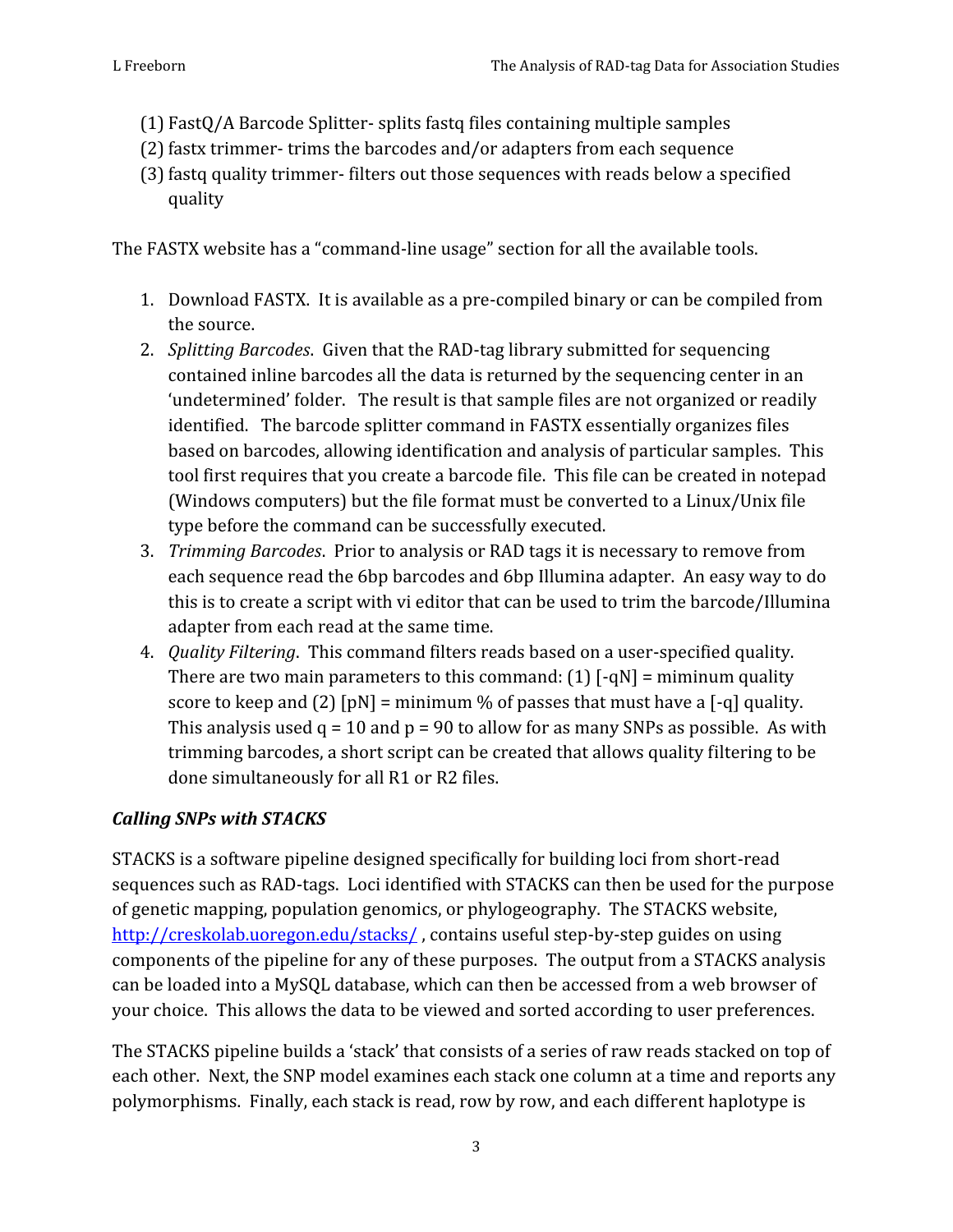recorded. The pipeline illustrated below was followed for the analysis of our wild-caught polymorphic frog data (particular STACKS components are bolded and capitalized). Modifications of this pipeline are used for purposes such as genetic mapping (below) and phylogeography.

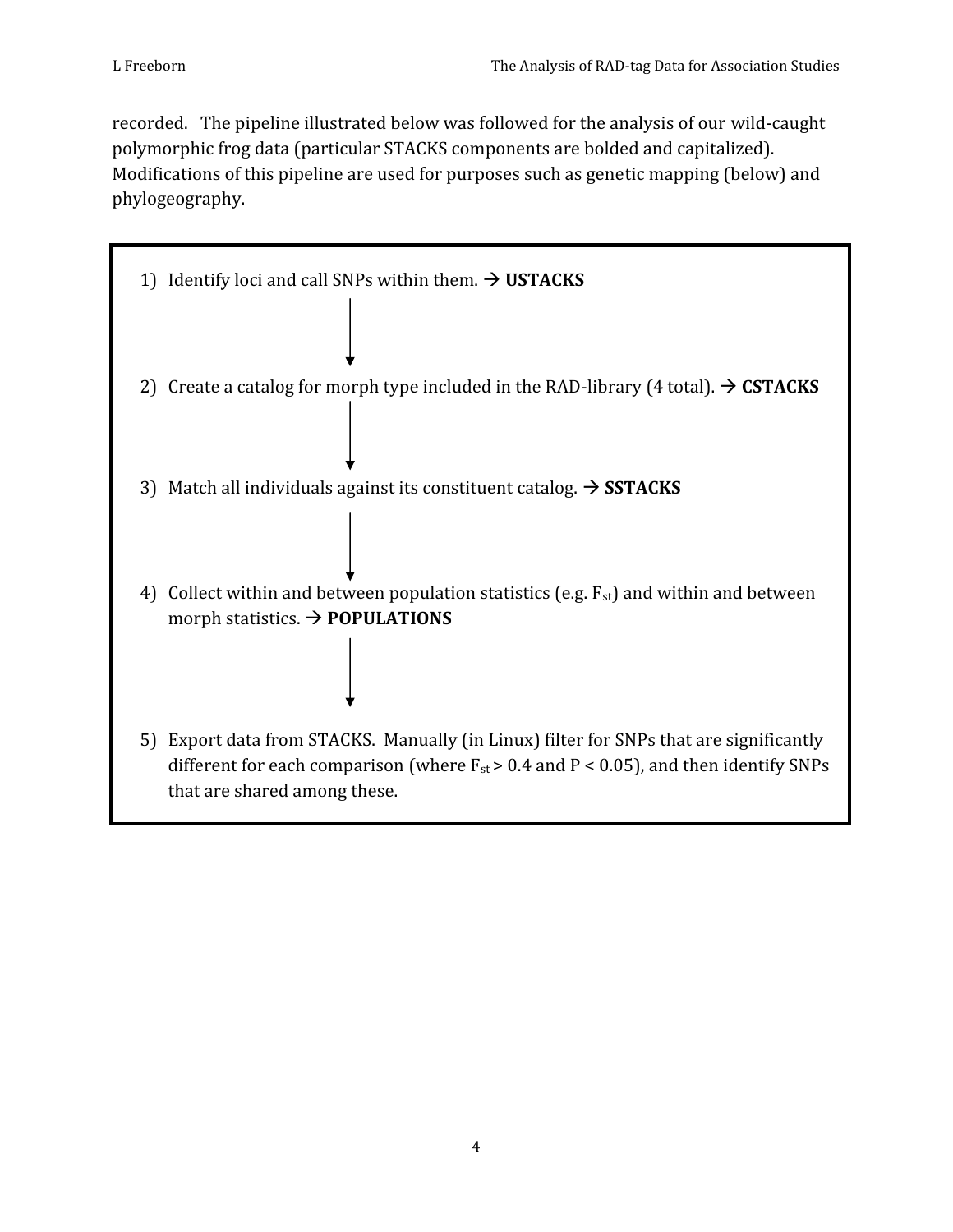SNPs shared<br>among IB red<br>and Dast red<br>frugs Dolphin Bay: Bastimentos: **SNPs SNPs** SNPs shared significantly significantly between different different polymorphic between blue between populations and red yellow and red morphs morphs

The comparisons made in steps 4 and 5 above are summarized in the Venn diagram below.

For this particular analysis we utilized a Fisher's exact test to determine significance between morphs. This was done manually (utilizing command line) in Linux. We then identified SNPs that were shared between polymorphic populations. Of those shared SNPs, later analyses will focus on SNPs that are shared between Dolphin Bay red frogs and Bastimentos red frogs. Depending on the experimental design and the study system, meaningful comparisons between populations or groups of individuals should be considered.

The pipeline illustrated below was followed for the analysis of our lab-raised frogs with the purpose of generating mapable data (particular STACKS components are bolded and capitalized).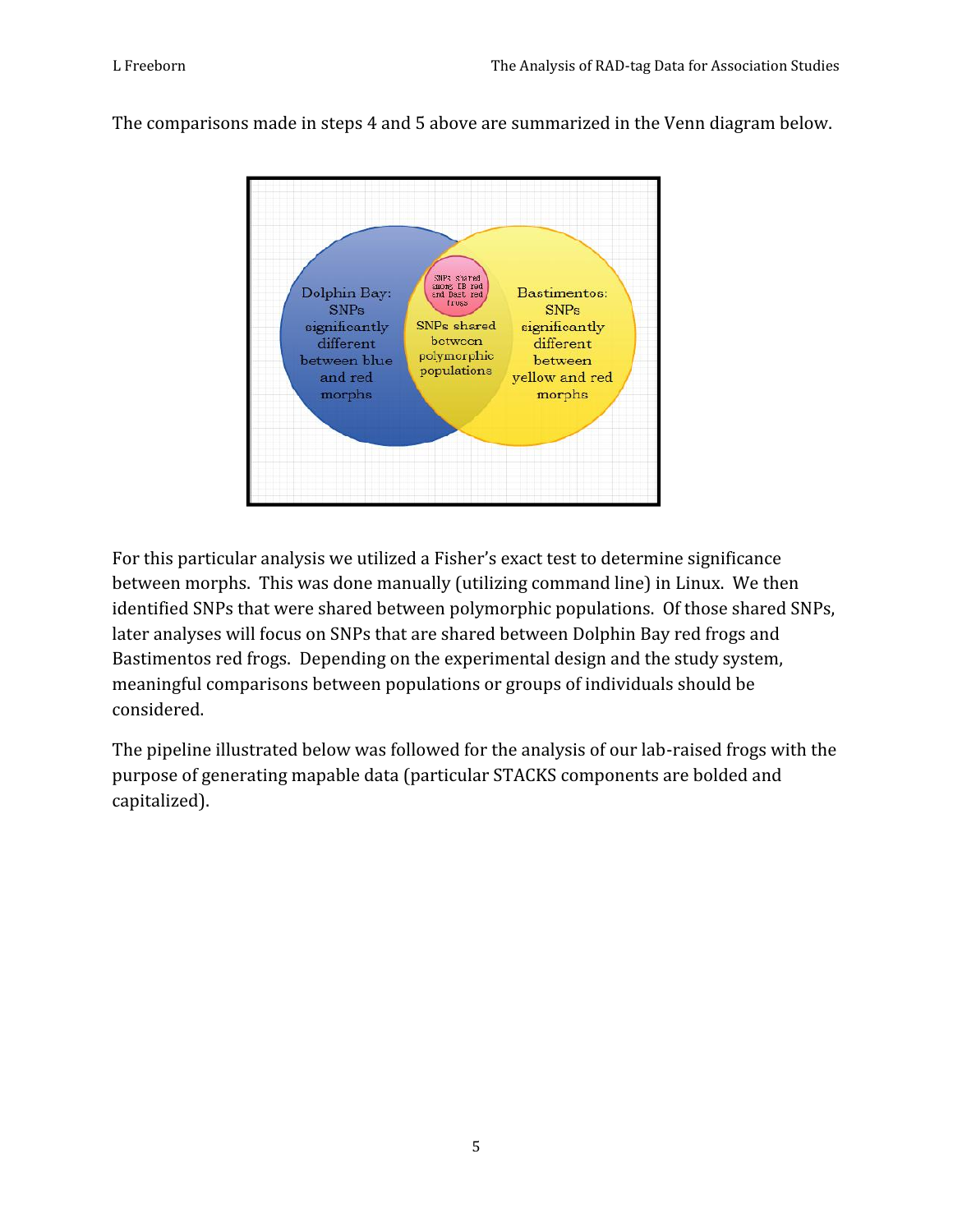

#### *Generating Linkage Maps with JoinMap 3.0<sup>1</sup>*

- 1. Open JoinMap 3.0, making sure you have the necessary administrator access (right click on the JoinMap icon and select *run as administrator*).
- 2. Sets of genotypes are exported from STACKS in the form of Microsoft Excel datasheets. Attempting to import this into JoinMap will result in error messages. Data must first be converted in Excel into a tab-delimited file.

<sup>1</sup> Van Ooijen, J.W. & R.E. Voorrips, 2001. JoinMap® 3, Software for the calculation of genetic linkage maps in experimental populations. Kyazma B.V., Wageningen, Netherlands